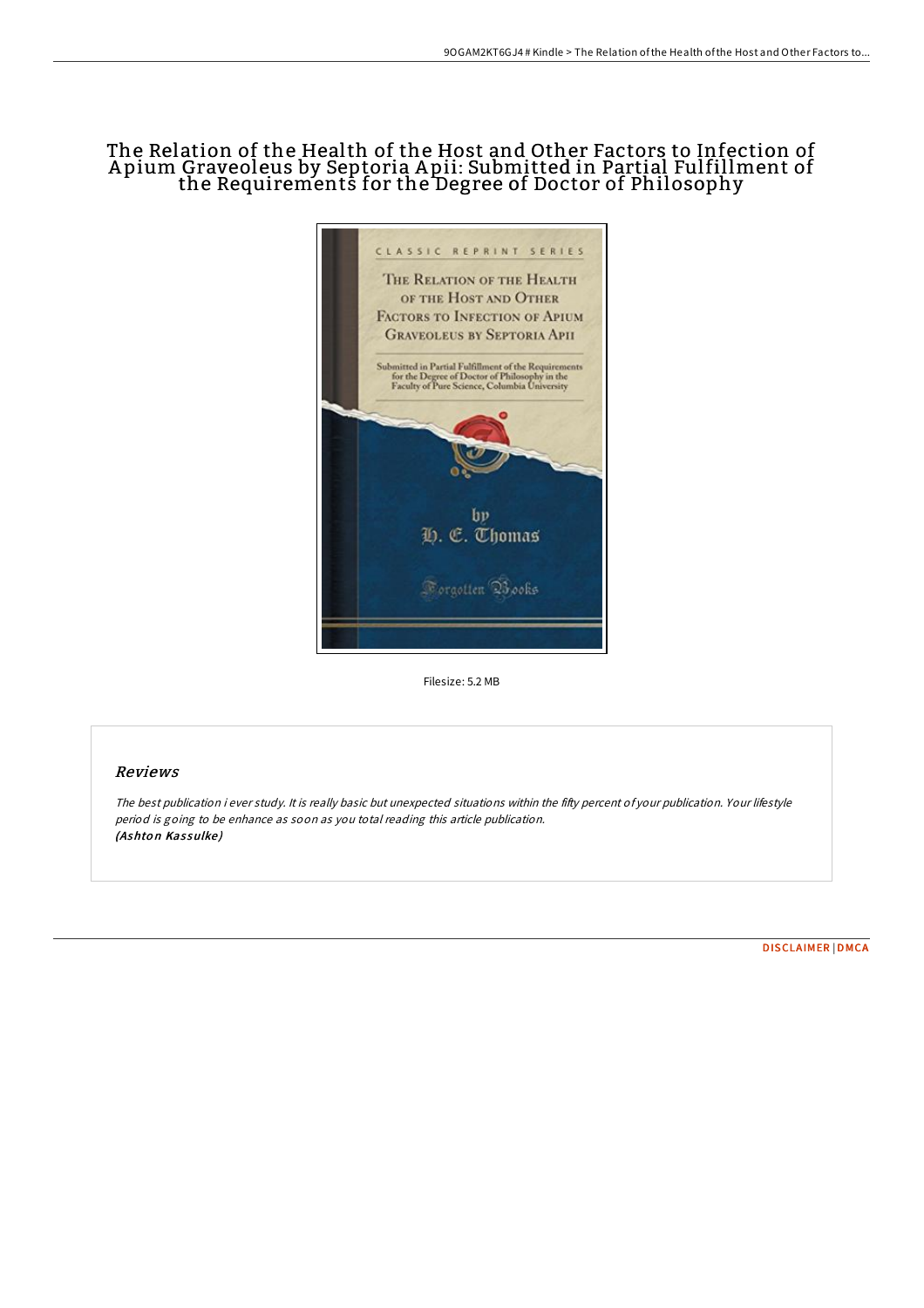## THE RELATION OF THE HEALTH OF THE HOST AND OTHER FACTORS TO INFECTION OF APIUM GRAVEOLEUS BY SEPTORIA APII: SUBMITTED IN PARTIAL FULFILLMENT OF THE REQUIREMENTS FOR THE DEGREE OF DOCTOR OF PHILOSOPHY



To get The Relation of the Health of the Host and Other Factors to Infection of Apium Graveoleus by Septoria Apii: Submitted in Partial Fulfillment of the Requirements for the Degree of Doctor of Philosophy PDF, please click the hyperlink beneath and save the ebook or have access to additional information which might be have conjunction with THE RELATION OF THE HEALTH OF THE HOST AND OTHER FACTORS TO INFECTION OF APIUM GRAVEOLEUS BY SEPTORIA APII: SUBMITTED IN PARTIAL FULFILLMENT OF THE REQUIREMENTS FOR THE DEGREE OF DOCTOR OF PHILOSOPHY ebook.

Forgotten Books, United States, 2015. Paperback. Book Condition: New. 229 x 152 mm. Language: English . Brand New Book \*\*\*\*\* Print on Demand \*\*\*\*\*.Excerpt from The Relation of the Health of the Host and Other Factors to Infection of Apium Graveoleus by Septoria Apii: Submitted in Partial Fulfillment of the Requirements for the Degree of Doctor of Philosophy in the Faculty of Pure Science, Columbia University Students of immunity and susceptibility have been slow to recognize any fundamental distinctions in the relations of host and parasite in the great group of organisms which cause disease in plants and animals and yet the concepts of saprophyte, semi-saprophyte, and obligate parasite have been current at least since the time of Debary. Under the influence perhaps chiefly of Ehrlich s side chain theory of immunity, degrees of resistance have been regarded on the one hand as inversely parallel to the virulence of the attacking organism and on the other hand as directly parallel to the vigor of the host. In plant pathology this view has been particularly prominent in the literature of the facultative parasites. With the development of the science of immunity, the animal pathologist has gone so far as to regard the interactions of host and parasite as specific in each case. It is becoming increasingly apparent that the specificity in the relation of plant pathogens with their hosts must be reckoned with. The saprophytic fungus may be able to live on dead tissue from a wide range of plants, sometimes showing little preference for any one of them. The semisaprophyte may or may not be more limited in its food range on dead material and attacks from one to a considerable number of living plants with varying degrees of virulence and with variable results to the hosts. About the Publisher...

Read The Relation of the Health of the Host and Other Factors to Infection of Apium Graveoleus by Septoria Apii: Submitted in Partial [Fulfillment](http://almighty24.tech/the-relation-of-the-health-of-the-host-and-other.html) of the Requirements for the Degree of Doctor of Philosophy Online  $\Box$ Download PDF The Relation of the Health of the Host and Other Factors to Infection of Apium Graveoleus by Septoria Apii: Submitted in Partial [Fulfillment](http://almighty24.tech/the-relation-of-the-health-of-the-host-and-other.html) of the Requirements for the Degree of Doctor of Philosophy